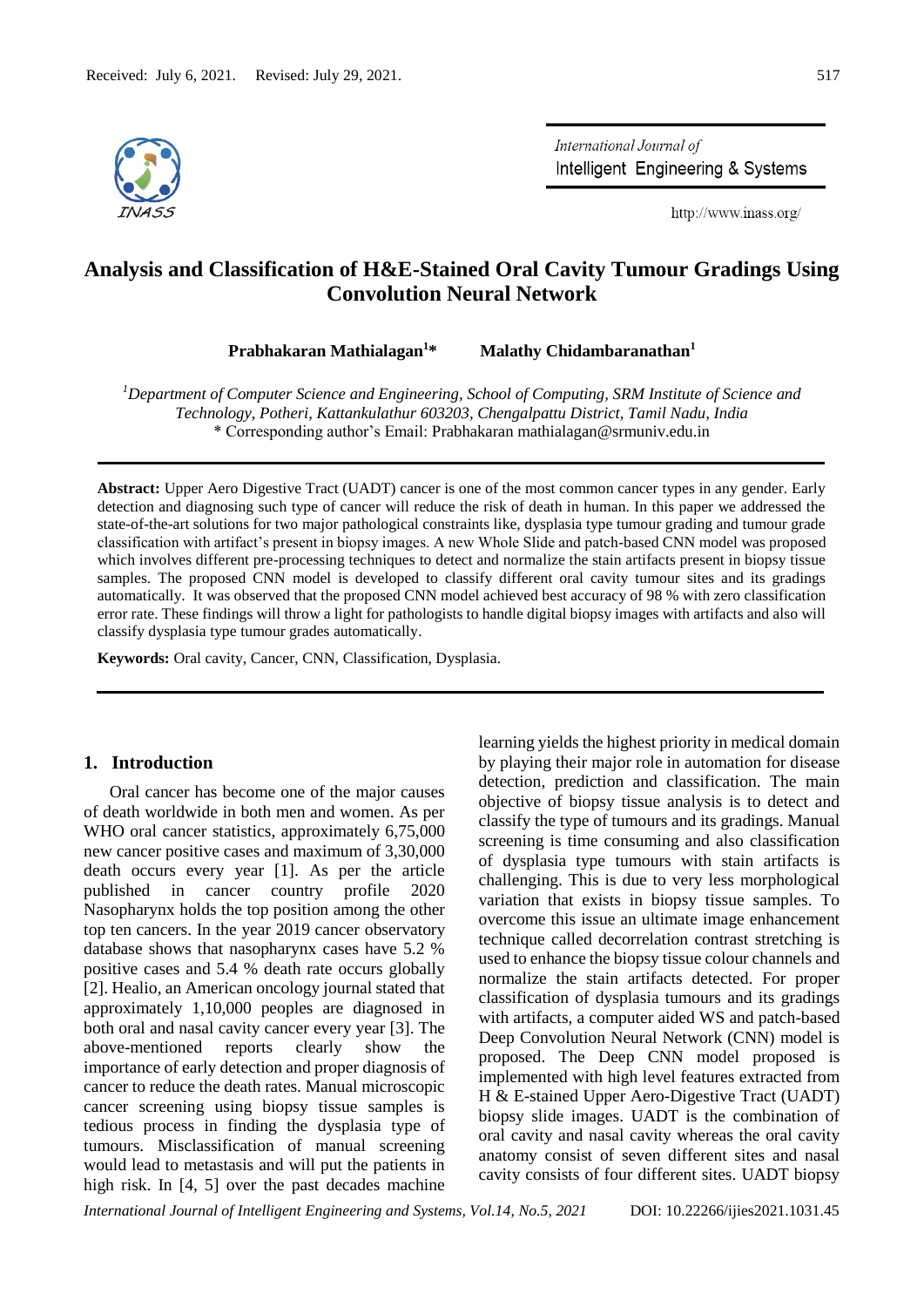Whole Slide images were extracted from three microscopic magnifications like, 4X magnified scanner view to show the epithelial and connective tissues, 10X-low power magnified view to show the spread of neoplastic epithelium and 40X-high power magnified view to show the cell and nuclei morphological characteristics. The proposed WS and patch-based CNN model is used here to extract the features from UADT biopsy digital images for ten different oral cavity tumour grading classification. For classification, cancerous, non-cancerous and dysplasia type tumour features from oral cavity is extracted.

Rest of the paper is formulated as follows, challenges and existing related works are outlined in Section 2. Materials and methods of proposed methodology is discussed in Section 3. proposed method for UADT tumour grading classification is elaborated in Section 4. In Section 5 proposed work results were discussed and comparative analysis is done with existing transfer learning models. In Section 6 the objective of proposed work is discussed elaborately and suggestions for future works are given.

# **2. Literature review**

In [6] author stated that almost 90 percent of oral cavity squamous cell carcinoma occurs only at the surface of epithelium compared to other squamous cell carcinoma sites. It is been proved that the biotic and morphological behaviour of tumour cell and nuclei are different in every cancer site. Morphological behaviour analysis is important in finding the malignant tumour metastasis level and tissue characteristic analysis is very important in finding the dysplasia type of tumours for malignant transformation. The deep learning model proposed lacks in performance while predicting the low and severe grade dysplasia tumours. In [7]. Author stated that, combination of both pathologist and automated tissue analysis tool support will help in a better way for proper diagnosis. To find the precise metastasis level of primary UADT tumours, patients must undergo a complete inspection of both oral cavity and nasal cavity to discover the chances of occurring secondary tumours in digestive tract. Cancer staging must be evaluated with clinical observation and also tissue analytical tool support must be availed to prevent the misclassification of tumour gradings. In recent years Deep Convolutional Neural Network plays a major role in medical image analysis and proved to show better performances particularly, in cancer grading and classification problem. In [8] a deep CNN model was proposed to classify normal

and abnormal non-alcoholic fatty liver disease. The proposed model was designed with three neural network layers for four class classification using Stochastic Gradient Descent (SGD) optimization technique. The proposed model achieved 95 % classification accuracy but the accuracy is less compared to other pre-trained CNN models like, VGG and Multi-Layer Perceptron (MLP) but fails to break the Alex Net classification performance with 97 % accuracy. In [9] a hybrid residual based deep CNN model was proposed to classify breast biopsy images with pretrained weights generated using two different domain datasets like BACH 2018 and ICIAR 2018. A transfer learning technique is used to finetune the proposed model for multiple class classification to achieve 97 % accuracy. The proposed model has achieved good classification accuracy. Comparative analysis with existing pre trained model was not done and missed to prove the efficiency of proposed model. In [10] author used pre-trained neural network models like inceptionV3 and Recurrent Neural Network model. The study was made with two different cancer gradings like Adenoma and Adenocarcinoma in gastric and colonic epithelial tissue whole slide images and achieved the best AUC rate. In [11] author used four pre-trained deep CNN models like VGG16, VGG19, Inception and ResNet for different melanoma type skin cancer dermoscopy images. In [12] author proposed colon cancer prognosis prediction model using convolutional neural network and gradient boosting machine learning classifier. The proposed model was used to predict stage III colon cancer and to classify either high or low risk for further clinical treatment. In [13] author developed a deep learning-based nuclei segmentation model using H&E-stained whole slide biopsy images from different cancer types. Author proposed a U-Net CNN model using H&E-stained nuclei images extracted from biopsy WSI in ten different cancer types. In [14] GAN based skin cancer classification model was proposed for different skin tissue type using ISIC-2018 skin cancer tissue dataset. The model was tested with four different GAN CNN versions like, GAN, DC-GAN, Style-GAN, SL-Style-GAN. After all the model evaluation was carried out with two different metrices like, inception score and Fréchet inception distance 95.2 % of classification accuracy was achieved. In [15] author developed a deep CNN epithelial segmentation model using three regression network layers called EpithNet. The proposed EpithNet is used for cervical

cancer epithelial segmentation using histopathology biopsy slide images. In [16] author proposed two stage head and neck squamous cell carcinoma classification using hyperspectral microscopic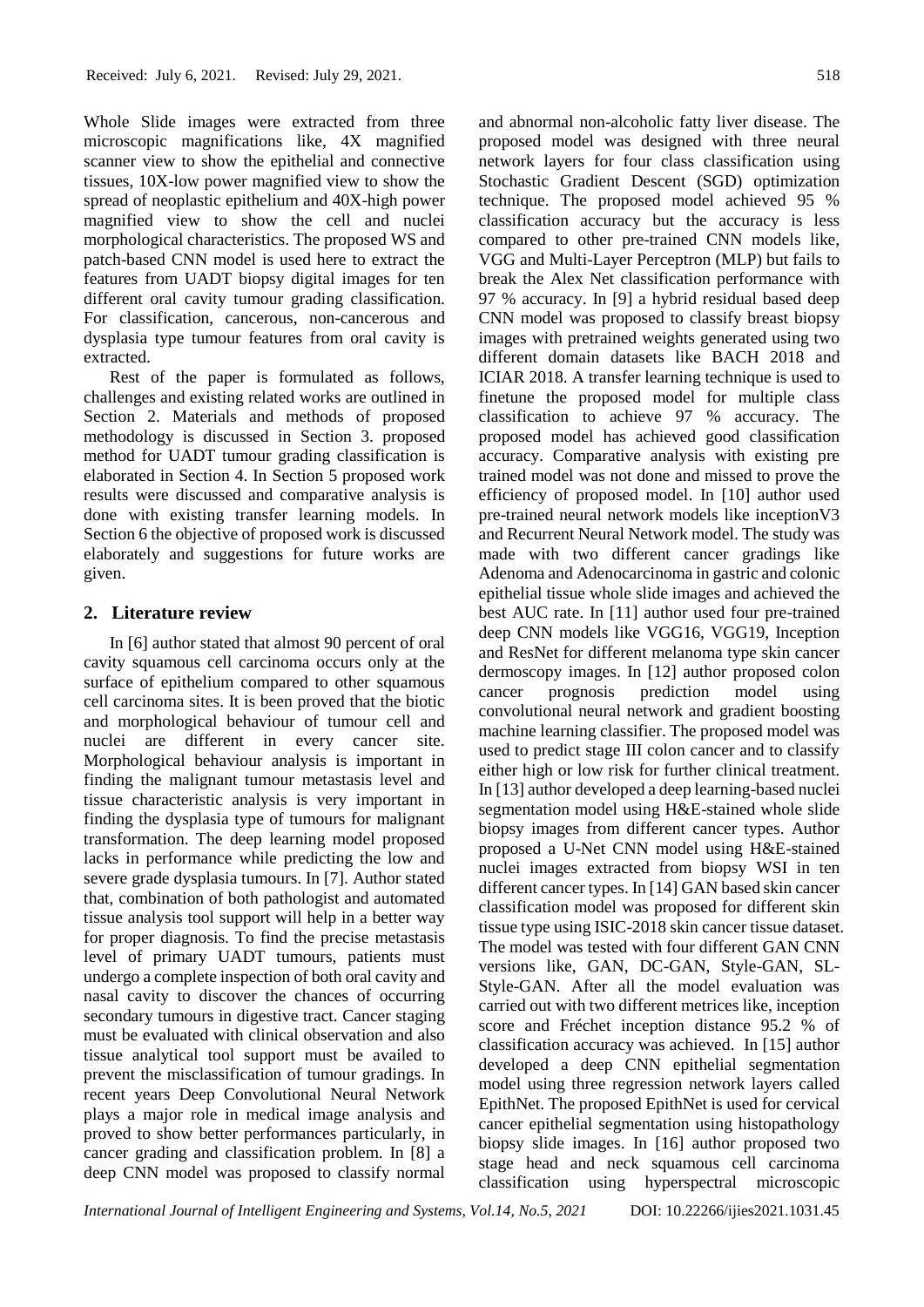images. The first stage is nuclei extraction using principal component analysis and second stage is nuclei segmentation using hybrid SVM and patchbased CNN model. The proposed automated model achieved 0.94 nuclei segmentation Area Under Curve. In [17] a deep CNN model was proposed for oral cancer classification using cytology images. The classification model is focused on cytology nuclei images extracted from three different datasets like pap smear samples, Whole Slide Images and liquid based images. The dataset was trained using two pretrained CNN model like DenseNet201 and ResNet50 and achieved 84 % accuracy. In [18] author proposed a deep CNN model for oral squamous cell carcinoma classification. Epithelial tissue segmentation was made using gaussian blurring and Otsu thresholding image processing technique. The proposed CNN model classification accuracy is compared with existing pre-trained transfer learning techniques and show the promising accuracy obtained using proposed CNN model. In [19] a deep CNN model was proposed to classify breast cancer biopsy samples with four different tumour gradings and achieved 95.6 % classification accuracy. To analyse the feasibility of features extracted using CNN an SVM technique is used to classify four different breast cancer gradings and achieved 77.8 % accuracy. The CNN model achieved good classification accuracy and it was reported that the proposed classification model does not include whole slide images for feature extraction and classification. In [20] author proposed a novel two stage step wise finetuning deep CNN model to classify the limited gastric tumour biopsy tissue samples. Author stated the step wise fine tuning is training a pre-trained CNN model with different parameter initialization for different CNN layers to acquire unique image features. The model achieved 0.88 AUC with first stage CNN parameter initialization and 0.93 using second stage parameter initialization. In [21] author proposed an oral epithelial dysplasia tumour detection and five class classification model using deep convolution neural network. The proposed model has achieved 91.5 % classification accuracy. Author faced the annotation problem in the biopsy images with inflammatory cells that leads to misclassification of tumour grading's. In [10] author also addressed an oral squamous cell carcinoma tumour grading problem for multiple class classification. The classification experiment was conducted using four different transfer learning techniques like Alex net, VGG16, VGG19 and ResNet 50. The proposed CNN model outperforms other transfer learning models and has achieved 97.5 % classification accuracy. In [22] a deep CNN model was proposed to classify

malignant and non-malignant tumours of both gastric and colonic site with 8164 Whole Slide Images. The model produced a promising accuracy report of 96 %, 97 % and 99 % for three class classification. It was observed that the existing literature shows clearly about the importance of automated systems. At the same time the existing CNN models are capable to work only with the limited UADT tumour cites and gradings. The proposed work moves one step ahead to detect and annotate the artifact's present in the biopsy Whole Slide Images.

#### **3. Materials and methods**

Now a days deep learning has become the best assisting automated platform for cancer prediction and diagnosis predominantly in different tumour type classification and patient's survival prediction.

Since there was a substantial growth in computational power with very high probabilistic and statistical influence, deep learning has become the benchmark for different automated disease diagnostic systems in medical domain. To provide the best automated platform in assisting the pathologist for decision making the model proposed involves step by step process for UADT tumour grade classification.

The proposed model involves image acquisition, data pre-processing, data augmentation, feature extraction and classification using WS and patchbased CNN model as shown in Fig.1.

#### **3.1 Dataset description**

The Upper Aero-Digestive Tract biopsy tissue samples of seven different oral cavity gradings like



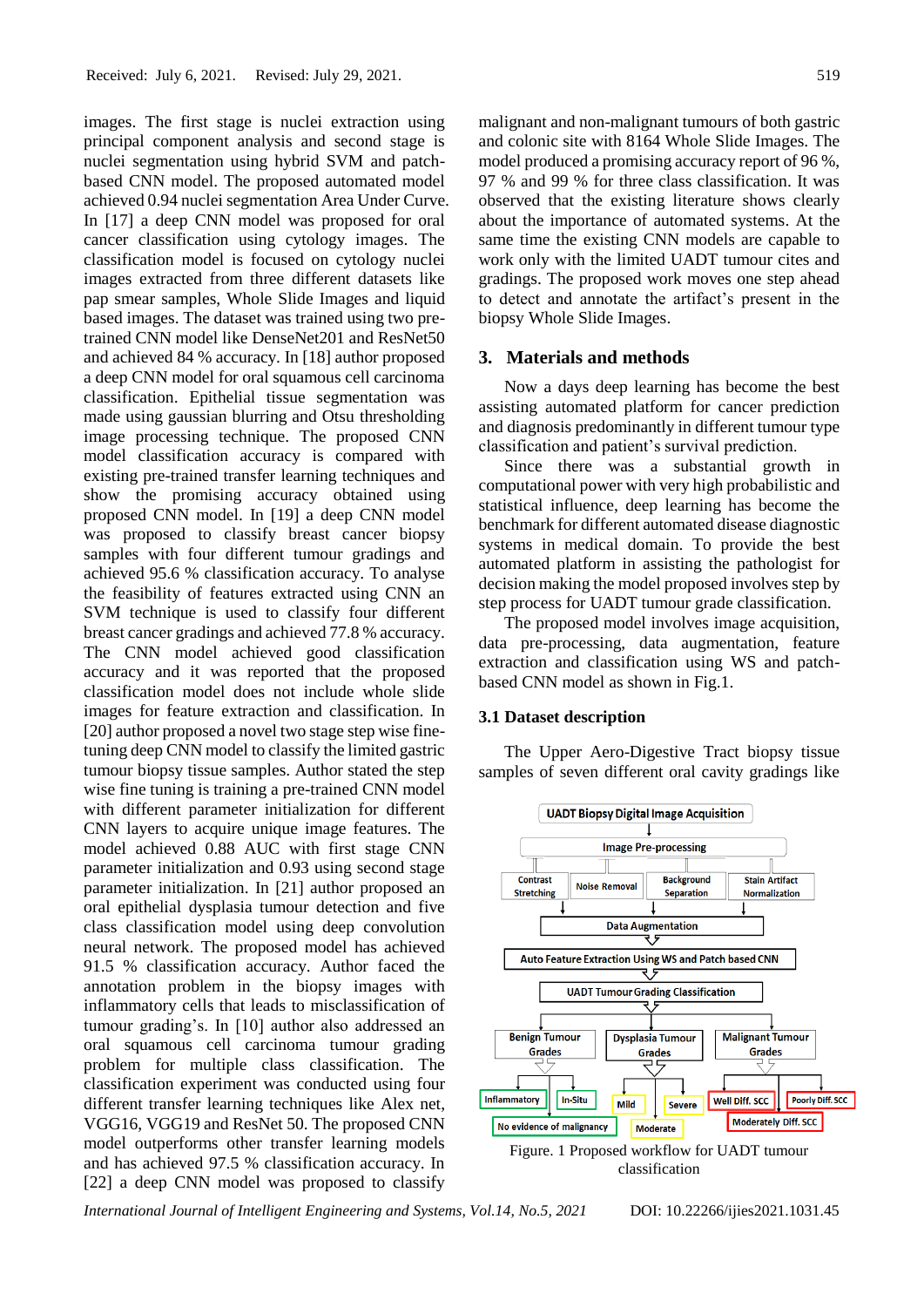

Figure. 2 UADT oral cavity biopsy tissue samples

Oesophagus, Tongue, Oropharynx, Retromolar region, Buccal Mucosa, Hard Palate and OG junction was collected under the guidance of senior pathologist from Government Vellore Medical College Hospital, department of pathology with (Ref. No .1258/ H&FW (MCA3) / dept. Dt: 18-05-2018). Totally 1425 whole slide images were captured from different oral cavity sites from different oral cavity gradings like Well differentiated, poorly differentiated, moderately differentiated, In-situ, No evidence of malignancy, Severe dysplasia, Mild dysplasia and inflammatory pathology. Sample biopsy tissue images with 4X, 10X and 40X microscopic magnifications are shown in Fig. 2 (a) and its distributions are shown in Fig. 2 (b).

# **3.2 Data pre-processing**

To improve the quality of UADT tumour grading classification using WS and patch-based Deep CNN model, the experimental image data is pre-processed:

- 1. To detect and normalize the stain artifacts.
- 2. To remove unwanted background details.
- 3. To enhance the contrast of epithelial and connective tissues for proper feature extraction and data augmentation to avoid over-fitting and less classification accuracy.

#### **3.2.1. Stain normalization and background separation**

In every cancer investigation process, histopathology microscopic analysis is still considered as the golden standard for final diagnosis. Due to some improper tissue fixation and tissue glass slide preparation, artifacts might occur and lead to

morphological characteristic loss in tissue samples that leads to misclassification. Decorrelation (décor) stretching is a colour separation technique used to enhance and find the hidden characteristic present in the multi-spectral images [23]. After analysing the internal behaviour of decorrelation stretching it is applied on the H&E-stained biopsy tissue sample to find the stain and bubble artifacts present. Accordingly, the same décor technique is used to remove unwanted background details by applying normalization technique on each RGB colour channel alternately is shown in section 3.2.1.1. The decorrelation stretching technique is used to improve the colour channels with high intensity and to highlight each pixel by stretching its colour contrasts [24]. Sample biopsy image before and after contrast stretching is shown in figure 3.

#### **3.2.1.1. Decorrelation contrast stretching process**

Step:1. Consider the input image  $i=1$ '; and three channels 'C=3' with number of pixels 'n'.  $P_{j,i}$  is the value of jth pixel for channel C.

Step:2. Calculate the sum of pixels of each channel.

$$
SUMy_{i,c} = \sum_{j=1}^{n} (P_{j,c} \times P_{j,i})
$$
 (1)

Step:3. Calculate the covariance matrix of three channels.

(i). Covariance for single matrix is calculated by the equation shown in Eq. (2).

Where, a' and b' are the mean value of given image; 'n' is the number of images;  $x_i$ ,  $y_i$  is the individual pixel of an image.

$$
cov_{a,b} = \frac{\sum_{i=1}^{n} (xi - x^{j}) (yi - y^{j})}{n - 1}
$$
 (2)

$$
Cov_{c,i} = \frac{1}{n-1} [SUMy_{i,c} - \frac{1}{n} \times SUMy_{i,c} \times SUMy_c] - \frac{1}{n} \times SUMy_{i,c} \times SUMy_c]
$$
\n(3)

Eq. (2). Shows the covariance calculated for three different channels

Step:4. Calculate the correlation matrix of all the three channels using Eq. (4).

$$
Corr_{c,i} \frac{Cov_{c,i}}{(Cov_{i,i} \times Cov_{c,c})^{1/2}}
$$
 (4)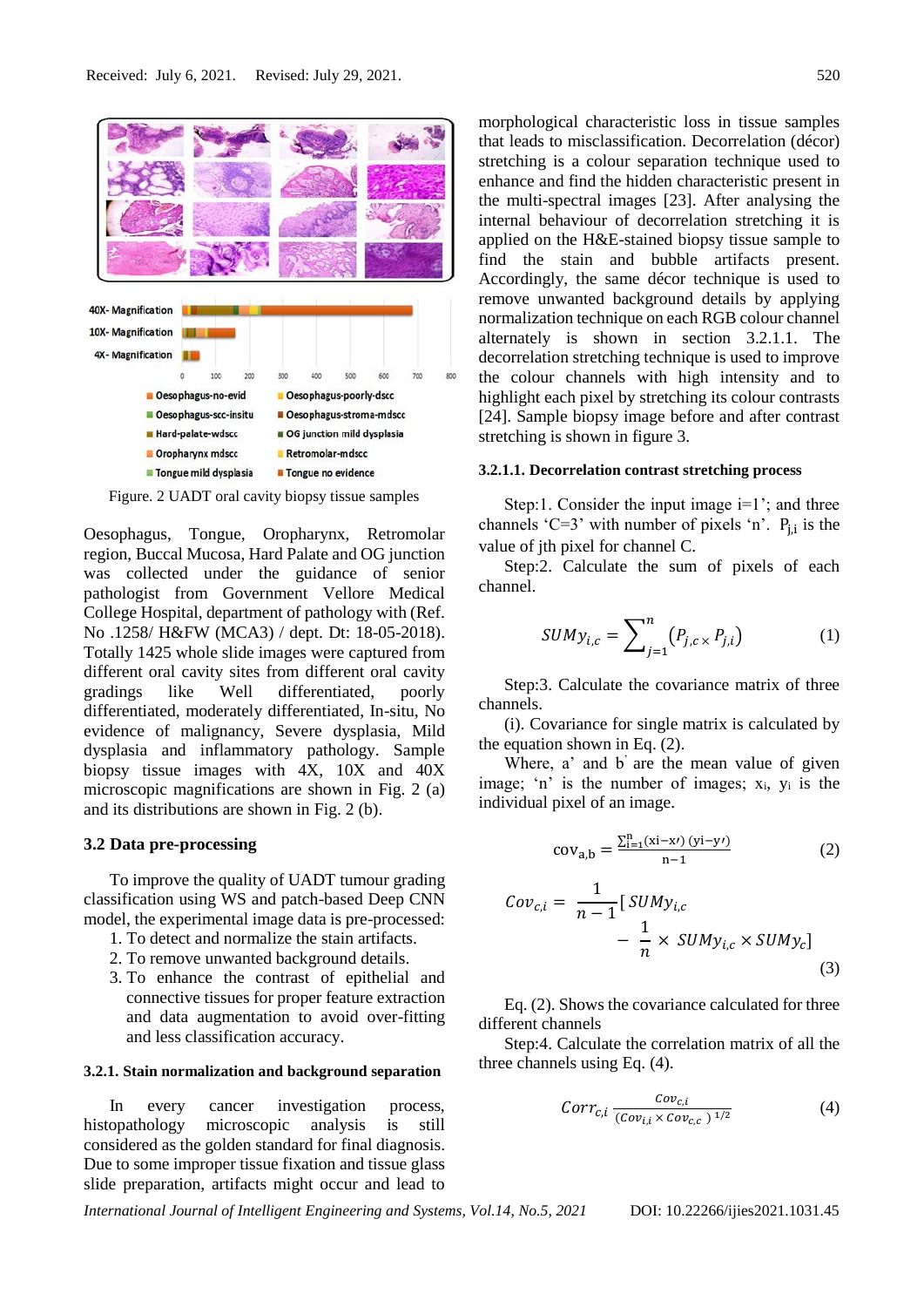Step:5. Calculate the Rotation matrix (Eigenvectors calculated from the correlation matrix) 'R'.

Step:6. Calculate the Stretching Vector (Reciprocal of the square root of each eigenvalue multiplied with standard deviation 'σ').

Step:7. Calculate the Transformation matrix 'T' (composition of Rotation matrix and Stretching matrix). By following the matrix multiplication as shown in Eq. (5) the transformed matrix 'T', is obtained as contrast stretched image.

$$
T = R^t S R \tag{5}
$$

UADT biopsy whole slide image (Tongue- Mild-Dysplasia 40X magnification) which contains both stain and water blob artifacts is chosen. A contrast stretching technique (3.2.1.1) is applied on the biopsy image to enhance the intensity of the epithelial tissue pixels, to normalize the artifacts, to eliminate the unwanted background details present in the tissue sample. Fig. 3 shows clearly that stain and water blobs artifact edges also enhanced alike epithelium and connective tissues contrast present in the biopsy image. Fig. 3 shows the original biopsy image before and after contrast stretching. The technique eliminates unwanted background details and normalizes the stain artifacts present in the tissue sample. Table 1 shows the comparative analysis of artifact biopsy digital image intensity



Figure. 3 Decor stretching for stain normalization and background separation

|                          | Table 1. Intensity analysis of before and after |  |  |  |  |
|--------------------------|-------------------------------------------------|--|--|--|--|
| Decorrelation stretching |                                                 |  |  |  |  |

|                                 | Before decorrelation<br>contrast stretching |                                            | After decorrelation<br>contrast stretching |                             |                               |
|---------------------------------|---------------------------------------------|--------------------------------------------|--------------------------------------------|-----------------------------|-------------------------------|
| <b>ROI</b>                      | Total<br>no of<br>pixel<br>S                | Min<br>value<br>(0 <sub>to</sub> )<br>255) | Max<br>value<br>(0 <sub>to</sub> )<br>255) | Min<br>value (0<br>to $255$ | Max<br>value (0<br>to $255$ ) |
| Epitheli<br>al<br><b>Tissue</b> | 1712                                        | 59                                         | 206                                        | 93                          | 223                           |
| Artifacts                       | 1417                                        | 29                                         | 208                                        | $\Omega$                    | 201                           |
| <b>Backgro</b><br>und           | 2457                                        | 218                                        | 247                                        | 227                         | 255                           |

values for before and after decorrelation contrast stretching.

It is observed that the intensity value for background ranges from 227 to 255 which shows the background is separated clearly from the foreground intensity values. The artifacts are normalized between 0 and 201 with which the total number of pixels gets reduced and intensity gets increased after applying décor stretching. When décor stretching is applied, the intensity increases in artifacts along with the epithelial tissue works even in epithelial tissue by increasing the contrast of every pixel due to which the intensity values increases and threshold falls in the range of 59-206 and 93-223.

#### **3.3 UADT Biopsy digital data augmentation**

Due to limited set of UADT biopsy samples and imbalance size of input images in each class, training the deep neural network may lead to over-fitting problem which may result in very less classification accuracy [25]. To avoid such CNN training complications, we use different data augmentation techniques, like horizontal rotation with different angles (45˚ 90˚, 135˚, 180˚), vertical rotation with different angles, horizontal flip, width shifting, shearing and zooming is applied to increase the sample size and to maintain equal number of images in each class. Augmented biopsy samples and each class distribution is shown in Fig. 4.

Fig. 4 Shows the sample UADT biopsy WSI. Different data augmentation technique is applied and augmented sample images are shown with equal distribution in each class.



**UADT** biopsy dataset Augmentation **40X-Magnification 4X-Magnification STATE**  $\overline{0}$ 2000 4000 6000 8000 10000 12000 14000 16000 18000 **Desophagus-no-evid Desophagus-poorly-dscc Desophagus-scc-insitu** Oesophagus-stroma-mdscc **Hard-palate-wdscc** OG junction mild dysplasia Oropharynx mdscc Retromolar-mdscc Tongue mild dysplasia Tongue no evidence Figure. 4 Biopsy image augmentation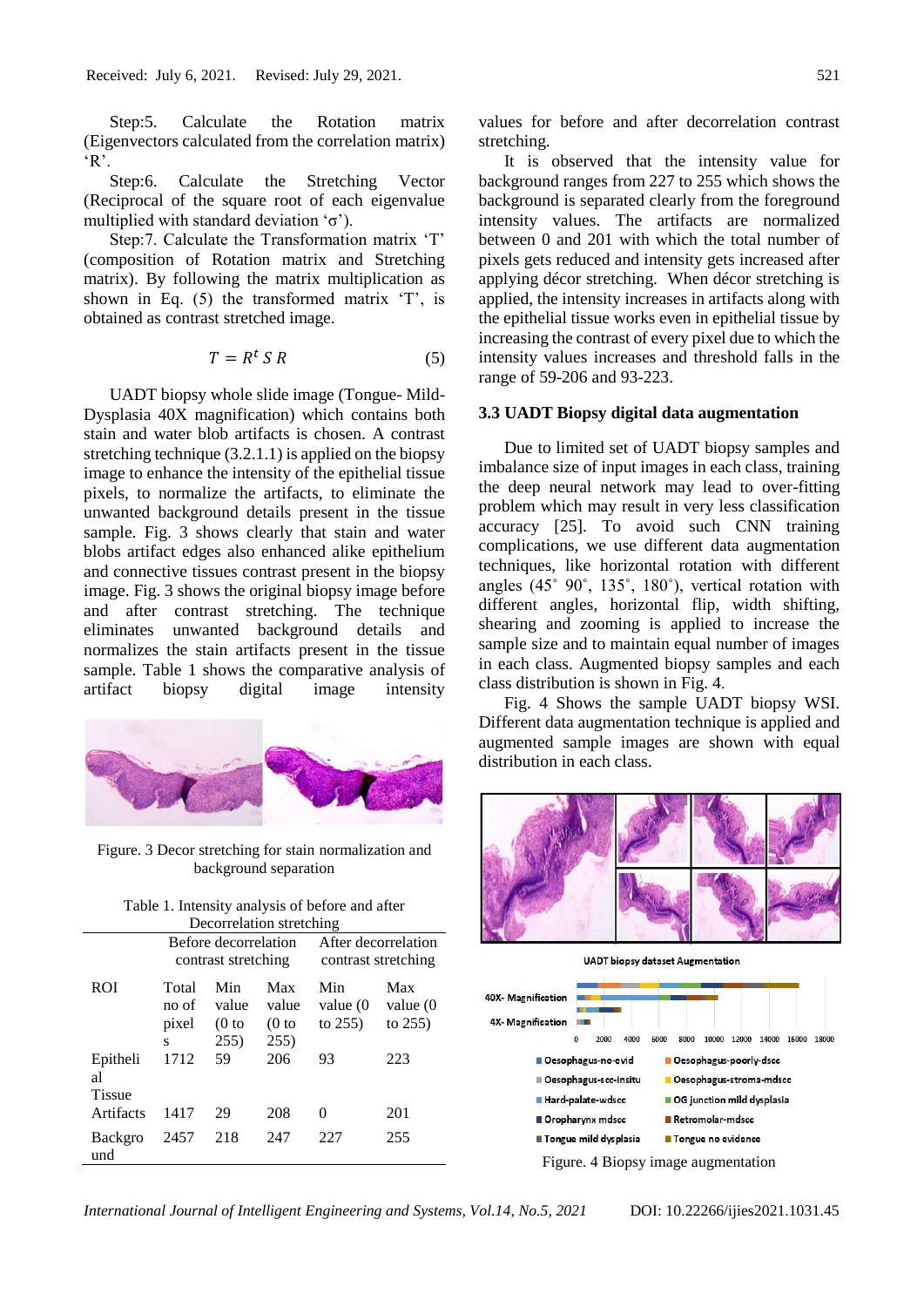#### **4. Proposed methodology**

It was observed that the previous state-of-the-art Computer Aided Design (CAD) performances in medical image analysis using deep learning was very promising in assisting the clinicians for automated disease diagnosis [26]. Since our research work is based on cancer grade classification, a deep supervised WS and patch-based CNN Classifier is proposed for both Whole Slide and patches of biopsy images with three different microscopic magnifications like 4X, 10X and 40X magnifications. 4X microscopic magnification is used to analyse and extract the epithelial tissue and connective tissue features, 10X magnification is used to analyse and extract the spread of neoplastic epithelium and 40X magnification is used to extract the normal, abnormal and necrotic cells and nuclei features which are the three key factors to analyse the dysplasia type tumours.

Consider the classifier 'M' as  $m(x)=y'$ , where, 'X' is an input and Ý́ is the predicted class label for the actual class label Y. The ten different classes are oesophagus no evidence of malignancy, oesophagus poorly differentiated squamous cell carcinoma, oesophagus carcinoma in-situ, oesophagus moderately differentiated squamous cell carcinoma, hard palate well differentiated squamous cell carcinoma, oropharynx moderately differentiated squamous cell carcinoma, Retromolar moderately differentiated squamous cell carcinoma, tongue mild dysplasia, tongue no evidence of malignancy and esophago-gastric junction mild dysplasia. The dataset consists of 16172 biopsy images in total extracted from both whole slide (WS) and its patches for ten class. The proposed WS and patch-based CNN model consist of thirteen layers with five types, including an input layer, output layer, convolution layer, fully connected dense layer and output layer as shown in Fig. 5.

Fig. 5 shows step by step feature extraction process with dense layer to classify the images based on class labels. Initially let IL be the input matrix for L layers with convolution kernel K of size r x r is applied on the input image p x q, with single stride S, to get the curves and edges as low-level features. The input matrix for convolution operation is shown in Eq. (6).

$$
L(i,j) = \Theta(-\sum IL(i,j)\odot k \tag{6}
$$

The output matrix would be  $(p - k + 1) \times (q$  $k + 1$ 

To get the high-level features of the image data, pooling operation is applied on the output matrix using the Eq. (7).

$$
S(i,j) = S_k \odot S(i,j) \tag{7}
$$

The summation matrix  $S_k$  stands for the kernel K. In second layer, 16x16 convolution mask is applied on the matrix obtained from Eq. (7). The weights generated in each layer will be passed to the next layer. In our CNN model while applying pooling operation on the convolved image it is observed that data loss has occurred. To avoid such information loss during pooling operation the image pixel resolution is reduced rapidly for each layer in feature extraction process. After pooling operation, the output of each layer is evaluated using non-linear activation function called ReLU as shown in Eq. (8). The ReLU activation function is used to avoid the gradient of the loss with respect to weights generated in each layer as shown in Eq. (8).

$$
f(x) = \begin{cases} 0 \text{ for } x < 0 \\ 1 \text{ for } x \ge 0 \end{cases} \tag{8}
$$



After every convolution layer our model uses ReLU activation function that has the gradient as

Figure. 5 Proposed WS and patch-based CNN architecture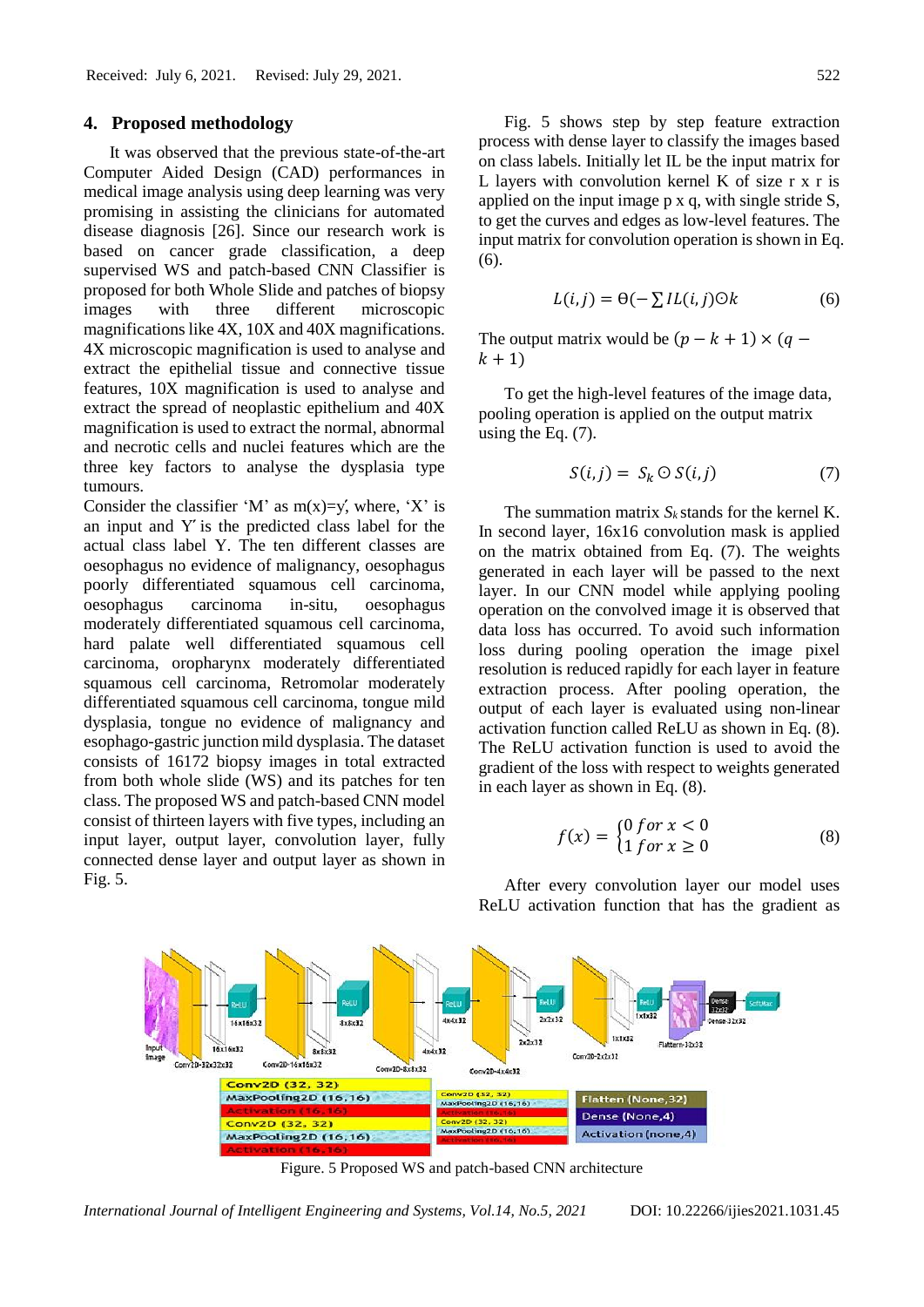either 0 or 1 if the weights generated is less than 0 it will be treated as 0 and the weights greater than 0 will be treated as 1 to avoid the weight loss. After the weights generated with five convolution operation the flatten layer is used to convert the 2D matrix in to a single vector to be fed in to fully connected layer for multiple class classification. UADT class labels are classified using SoftMax activation function to calculate the probability distribution of each class as either 0 or 1 as shown in Eq. (9) where z is the input vector at  $i<sup>th</sup>$  output vector for the output layer, where  $i= 1, 2, ..., k.$ 

$$
\sigma(z)_j = \frac{e^{z_j}}{\Sigma_{k=1}^K e^z} \tag{9}
$$

## **5. Results**

In this section we provide the result obtained from the proposed WS and Patch-based CNN classifier for 16172 UADT biopsy images of ten classes. The UADT datasets achieved the best classification accuracy of 98 % with zero validation loss. The dataset is split with 10917 images for training, 4043 images for testing, 1212 images for validation. The model is implemented using TensorFlow with Nvidia Titan XP with 12.0 GB frame buffer, core Clock: 0.954GHz, core Count:2, Memory Size: 2.00GiB and Memory Bandwidth: 13.41GiB/s. The classification report for the proposed CNN model is shown in figure 6. Confusion matrix is calculated for the proposed model which includes precision, recall and F1-score for individual UADT site as shown in Table 2.

Table 2. Performance evaluation of proposed WS and patch-based CNN

| <b>UADT</b> oral sites              | Precision | Recall | F <sub>1</sub> -score |
|-------------------------------------|-----------|--------|-----------------------|
| Oesophagus-no-evid                  | 0.99      | 1.00   | 1.00                  |
| Oesophagus-PDSCC                    | 0.97      | 0.96   | 0.97                  |
| Oesophagus-scc-<br>insitu           | 0.98      | 0.98   | 0.98                  |
| Oesophagus-stroma-<br><b>MDSCC</b>  | 0.99      | 0.99   | 0.99                  |
| Hard-palate-wdscc                   | 0.98      | 0.96   | 0.97                  |
| junction<br>OG<br>mild<br>dysplasia | 0.97      | 0.98   | 0.97                  |
| Oropharynx mdscc                    | 0.98      | 0.98   | 0.98                  |
| Retromolar-mdscc                    | 0.99      | 0.98   | 0.99                  |
| mild<br>Tongue<br>dysplasia         | 0.96      | 0.97   | 0.96                  |
| Tongue no evid                      | 0.98      | 0.99   | 0.99                  |
| Average accuracy                    |           | 0.98   |                       |



In Fig. 8 ten UADT tumour grade classification is reported with higher sensitivity of more than 96 % in each class. The weighted average of precision and recall is shown in figure.8 as F1-score with more than 96 % in each class. In Fig. 7 training, validation loss and accuracy are shown for ten class classification with 100 epochs and 405 steps for each epoch. As per the results obtained after execution it is observed that each training epoch has taken 17 seconds to complete.

# **5.1 Comparative analysis of existing and proposed CNN model**

Different transfer learning techniques were used to compare and contrast the effectiveness of proposed WS and patch-based CNN model. Transfer learning is a combination of different pre-trained CNN model that allows the change in probability distribution  $p(x)$ in both test and train data [27, 28]. Pre-trained model is denoted as the weights generated from very large



Training Loss and validation loss

Figure. 7 Proposed CNN model evaluation report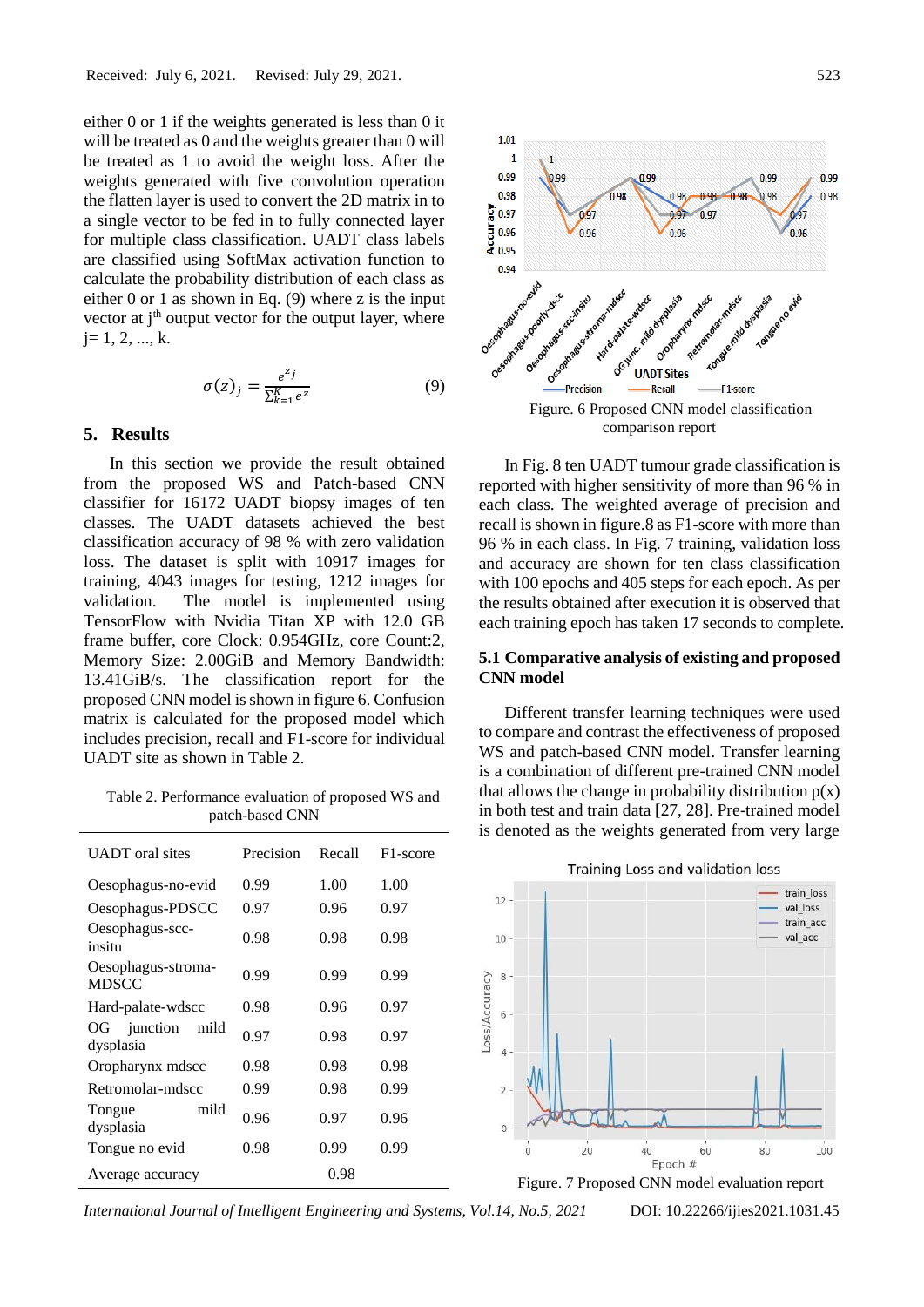ImageNet dataset with 1000 classes were used to solve the problems associated with the other different dataset.

The proposed WS and patch-based CNN model was compared with five existing transfer learning techniques and the performance of the proposed model was found to be far better than other existing transfer learning models based on ten class F1-score as shown in Fig. 10 and true positive rates calculated as shown in Fig. 11. Existing CNN models like Inception V3, MobileNet V2, VGG 16, VGG19, and Xception were used to validate the proposed model performance.

#### **5.2 Discussion on existing pre-trained models**

MobileNet V2: Mobile architecture model is specially designed for dimensionality reduction using linear convolution operation. Light-weighted convolution filters were used to convert low level features extracted from the image in to high level features. The model was more effective in reducing the computation cost after using 3x3 convolution filter. But it is reported that the classification accuracy falls down with less improvements as drawback [29].

Inception V3: Inception V3 is the third version of inception deep learning model which is capable to perform multiple class classification [30].

VGG: VGG is known as very deep convolution neural network introduced by Karen Simony and Andrew Zisserman from oxford university in 2014 and it is announced as best deep learning model. VGG network follows very structured model representation like using ReLU in each layer after 3x3 convolution operation and uses gradient or stochastic gradient in each training stack [31]. It is reported that the performance of VGG was outstanding in ImageNet visual recognition challenge held on 2014.

Xception: Xception is the advanced version of Inception deep learning model which contains 36 layers for feature extraction. The architecture starts with 1x1 convolution filter followed by 3x3 and so

model

on. The model achieved maximum of 87 % classification accuracy by applying logistic regression in dense layer [32]. Table 3 shows the comparative analysis of existing and proposed model loss & accuracy validation report.

### **6. Discussion**

Our proposed CNN model utilizes the state-ofthe-art golden characteristics which exhibits its golden standard performance in three existing pretrained deep learning models like 1). VGG model with SoftMax activation function is used in dense layer to achieve good classification accuracy. 2). 3x3 and 1x1 convolution filters which is used in Xception model to reduce over fitting problem is used in our model also to extract minimum and powerful trainable parameters. 3). MobileNetv2, our proposed model convolution operation is initialized with 32x32 filter size to extract all the curves and edges of the biopsy image as feature map. Using existing pretrained deep networks characteristics our proposed state-of-the-art CNN model is efficiently upgraded and works well for the new UADT tumour grade dataset with 16172 images and achieved 98 % accuracy for ten class classification. In literature most of the pre-trained models worked well for different applications with large dataset and proved its performances were better. Since our UADT tumour grade dataset consists very less images and it was not efficient to fit the existing models and leads to over fitting problem, except VGG16 and VGG19 network other three pre-trained models' performance is reported with zero F1-score and zero sensitivity in all the ten classes as shown in Fig 10. And also, Inception V3 reported that there are no improvements in accuracy or reduction in training and validation error even after the number of epochs increased to 100. Though VGG's performance was good and acquired 90 % accuracy the evaluation report is recorded with high validation error 0.72 and each epoch execution time is noted with 180 seconds as shown in table 2. Our proposed model works well by

|              |              |                      |                          | $\sim$                 |                          |
|--------------|--------------|----------------------|--------------------------|------------------------|--------------------------|
| CNN-models   | No of Epochs | <b>Training Loss</b> | <b>Training Accuracy</b> | <b>Validation Loss</b> | Validation Accuracy in % |
| Inception V3 | 100          | 2.28                 | 0.16                     | 2.28                   | 16 %                     |
| MobileNet V2 | 100          | 0.71                 | 0.74                     | 0.55                   | 81 %                     |
| VGG16        | 30           | 0.72                 | 0.73                     | 0.30                   | 93 %                     |
|              | 100          | 0.78                 | 0.71                     | 0.28                   | 89 %                     |
| VGG19        | 30           | 0.72                 | 0.75                     | 0.34                   | 91 %                     |
|              | 100          | 0.83                 | 0.69                     | 0.17                   | 94 %                     |
| Xception     | 100          | 1.43                 | 0.46                     | 1.03                   | 67 %                     |
| Proposed     | 100          | $2.67.e^{-4}$        | 0.99                     | 0.10                   | 98 %                     |

Table 3. Comparison of UADT tumour grade classification results from existing and proposed CNN model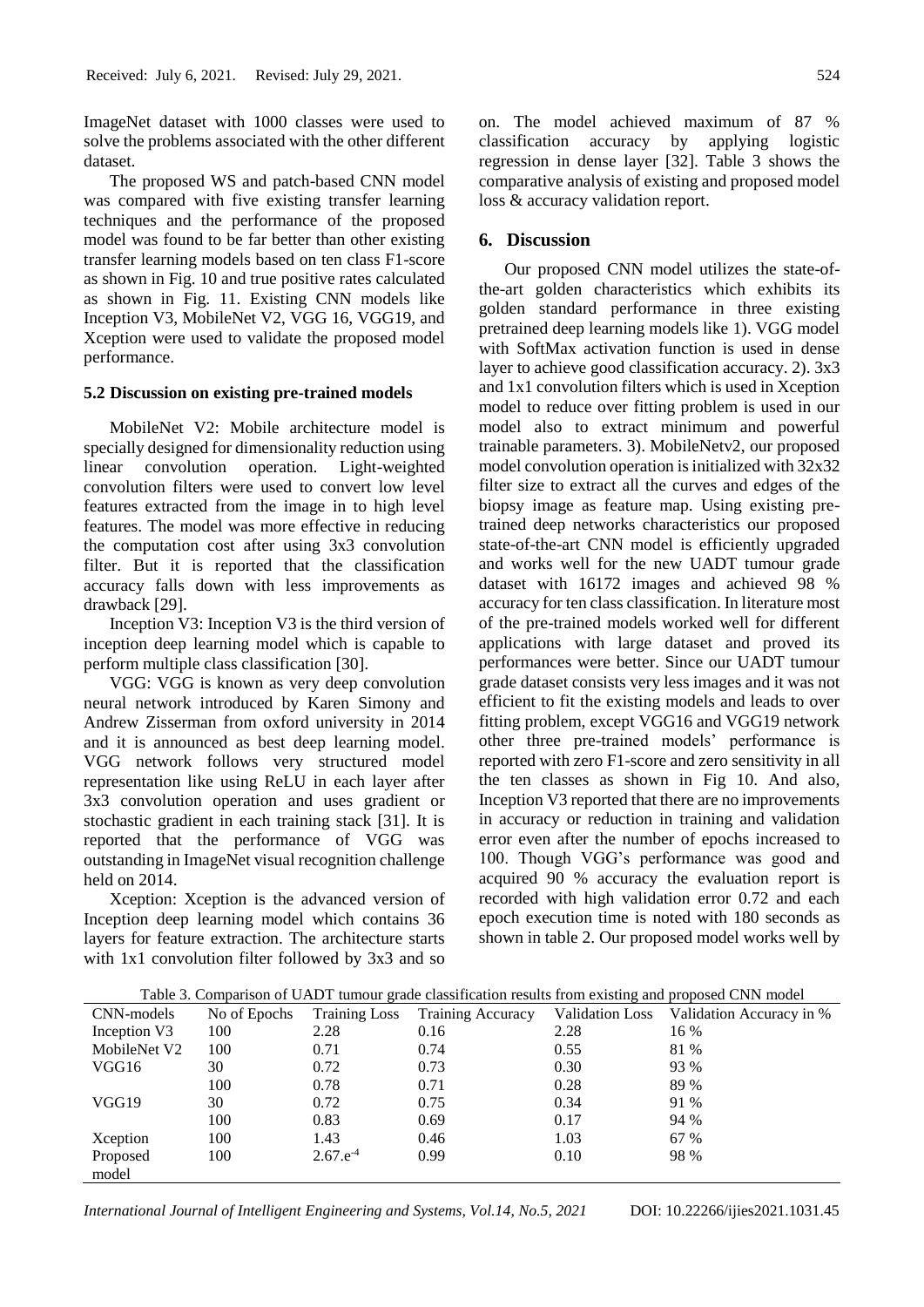

Figure. 8 Performance analysis of existing and proposed CNN models

applying, 1. Decorrelation contrast stretching technique to normalize the noise and unwanted background details like air cracks which occurs during slide preparation and excess of wax present in the slide during tissue fixation. 2. Data augmentation technique is used to equally balance the training data to avoid underfitting problem for UADT biopsy tumour grade classification.

Fig. 8 shows the training and validation performance evaluation graphs of Inception V3, MobileNet V2, VGG16, VGG19, Xception and Proposed WS and patch-based CNN models. The existing transfer learning models took maximum of 100 epochs and 85 steps for each epoch to complete

its entire training process and noted with different training accuracy, validation accuracy with different execution time. In Inception V3 model the experimental results obtained from our UADT dataset shows less performance with zero precision, recall and F1 score on both training and testing data of ten classes. The result analysis clearly shows that the model falls under underfitting problem because the model is not sufficient enough to perform proper training due to lack of parameters or the model trained with huge non-trainable parameters.

Table 4 shows the comparative analysis of proposed model with existing literature and it was observed that the performance of proposed model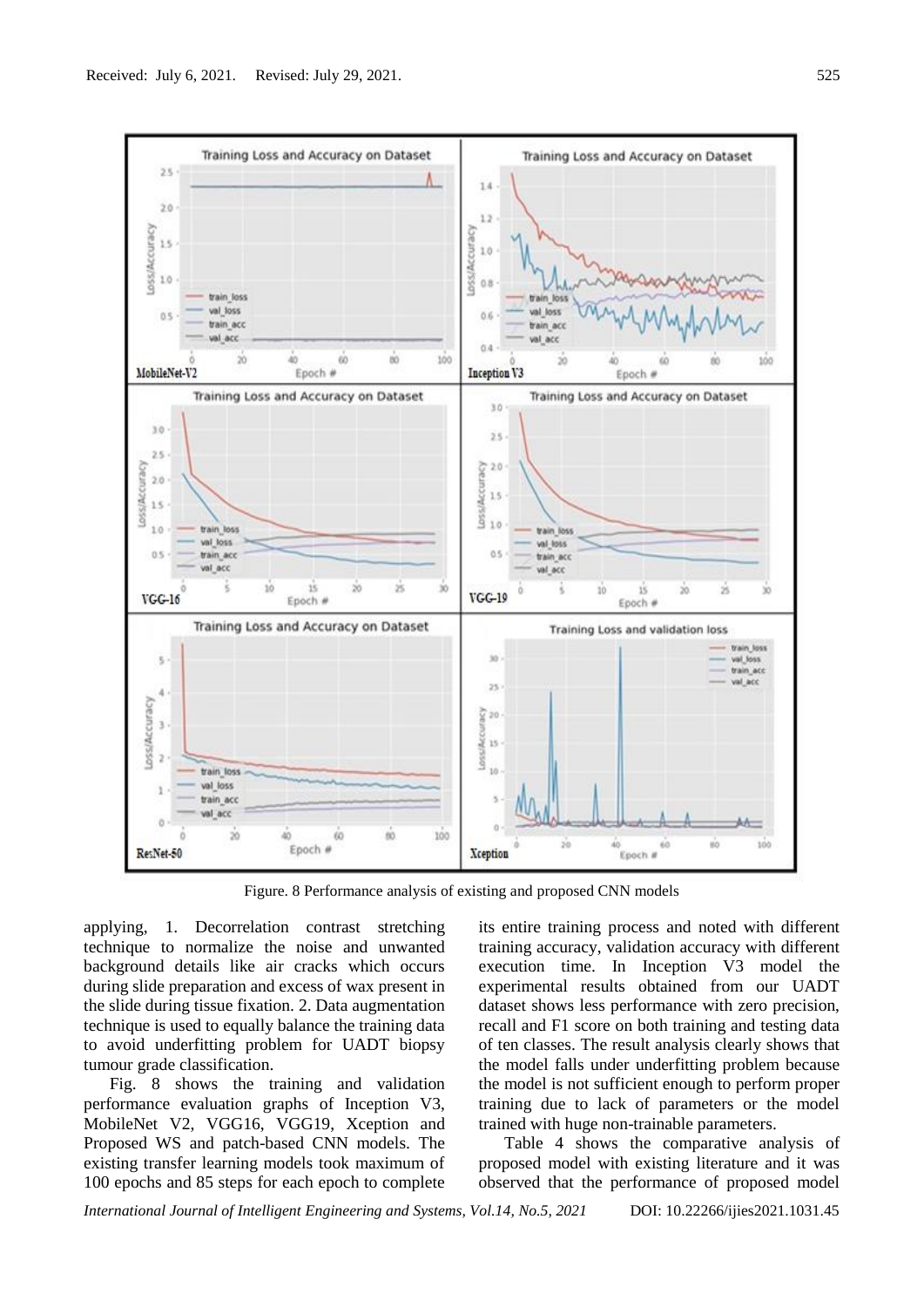Table 4. Comparative analysis of proposed model accuracy with literature

| accurac y with micrature |          |               |                  |           |  |
|--------------------------|----------|---------------|------------------|-----------|--|
| S1.                      | Contribu | <b>CNN</b>    | <b>UADT</b> site | Accuracy  |  |
| no                       | tion     | model         | / Dataset        | / F-1     |  |
|                          |          |               |                  | score     |  |
| 1                        | $[33]$   | <b>ResNet</b> | Oral             | 87.07 %   |  |
|                          |          | 101           | cancer           |           |  |
| 2                        | $[34]$   | Alex Net      | Head $&$         | 94 %      |  |
|                          |          | <b>CNN</b>    | neck             |           |  |
|                          |          |               | cancer           |           |  |
| 3                        | $[35]$   | Faster R-     | Oesophage        | 94 - F1   |  |
|                          |          | <b>CNN</b>    | al cancer        | score     |  |
| 4                        | $[36]$   | <b>CNN</b>    | Oesophage        | 83 %      |  |
|                          |          | with grid     | al cancer        |           |  |
| 5                        | $[37]$   | <b>CNN</b>    | Oesophage        | 85.83 %   |  |
|                          |          | with O&P      | al cancer        |           |  |
|                          |          | steam         |                  |           |  |
| 6                        | Proposed | WS &          | Seven            | 98 % &    |  |
|                          | work     | patch-        | <b>UADT</b> oral | 0.10      |  |
|                          |          | based         | sites with       | validatio |  |
|                          |          | <b>CNN</b>    | 16172            | n loss    |  |
|                          |          |               | images.          |           |  |
|                          |          |               |                  |           |  |

works well when compared to other existing literature for different UADT cancer images. The proposed model contains 6 different oral sites with different gradings and it is compared with the existing literature sites like, oral cancer (includes all oral cavity sites), head & neck cancer (includes all oral cavity sites) and oesophageal cancer. Out of all the five literatures in table 4, our model performance rate is high for all oral cavity sites along with oesophageal cancer.

## **7. Conclusion**

In this paper we proposed state-of-the-art supervised Whole Slide and patch-based convolution neural network model to classify malignant and premalignant oral cavity tumour gradings. The proposed WS and patch-based CNN model will assist the pathologists to solve interobserver variability problem which arise while grading dysplasia type of tumours manually. The WS and patch-based CNN classification model is trained with the best parameters extracted from the pre-processed biopsy images. To design the proposed model, we utilized standard convolution filters, activation functions, pooling operations from different transfer learning models. Oral cavity tumour grade classification experimental results are recorded with high-level performance of 98 % accuracy with less computational time compared to other pre-trained transfer learning models like Inception V3, MobileNet V2, VGG16, VGG19 and Xception. Our proposed automated tumour grade classification model is well trained to classify dysplasia type tumours with noise and stain artifacts. The proposed model is capable enough to classify benign and malignant tumour gradings automatically. Also, the model will be able to predict the metastasis level for further treatment. The appearance of dysplasia at one site shows the increased chances of metastasis to another sites. To avoid such severe complication, the proposed work must be improved to classify both oral cavity and nasal cavity UADT tumour grading sites. The future work will be focused on building the CNN automated classification system for UADT tumour gradings for both oral cavity and nasal cavity sites.

# **Conflicts of Interest**

"The authors declare no conflict of interest."

# **Author Contributions**

"Conceptualization, Prabhakaran Mathialagan and Malathy Chidambaranathan; methodology, software, validation, formal analysis, investigation, resources, data curation, writing—original draft preparation Prabhakaran Mathialagan; review and editing, Prabhakaran Mathialagan and Malathy Chidambaranathan".

## **Acknowledgments**

The authors would like to acknowledge Ministry of Electronics and Information Technology (MeitY's), Government of India for funding the research work under Visvesvaraya PhD scheme. They also acknowledge for the biopsy image dataset collection support received from "Government Vellore Medical College & Hospital, Department of Pathology, Tamil Nadu, India.

## **References**

- [1] https://www.who.int/news-room/fact-sheets/det ail/cancer, 2018. Cancer. USA: WHO.
- [2] https://www.who.int/cancer/country-profiles/Gl obal\_Cancer\_Profile\_2020.pdf.
- [3] https://www.healio.com/news/hematology-onco logy/2017.eight-updates-in-oral-head-and-neckcancer.
- [4] A. B. Krishna, A. Tanveer, P. V. Bhagirath, and A. Gannepalli, "Role of artificial intelligence in diagnostic oral pathology-A modern approach", *Journal of Oral and Maxillofacial Pathology*, Vol. 24, No.1, pp. 152-156, 2020.
- [5] M. Talo, "Automated classification of histopathology images using transfer learning", *Artificial Intelligence in Medicine*, Vol. 101, pp. 101743-101751, 2019.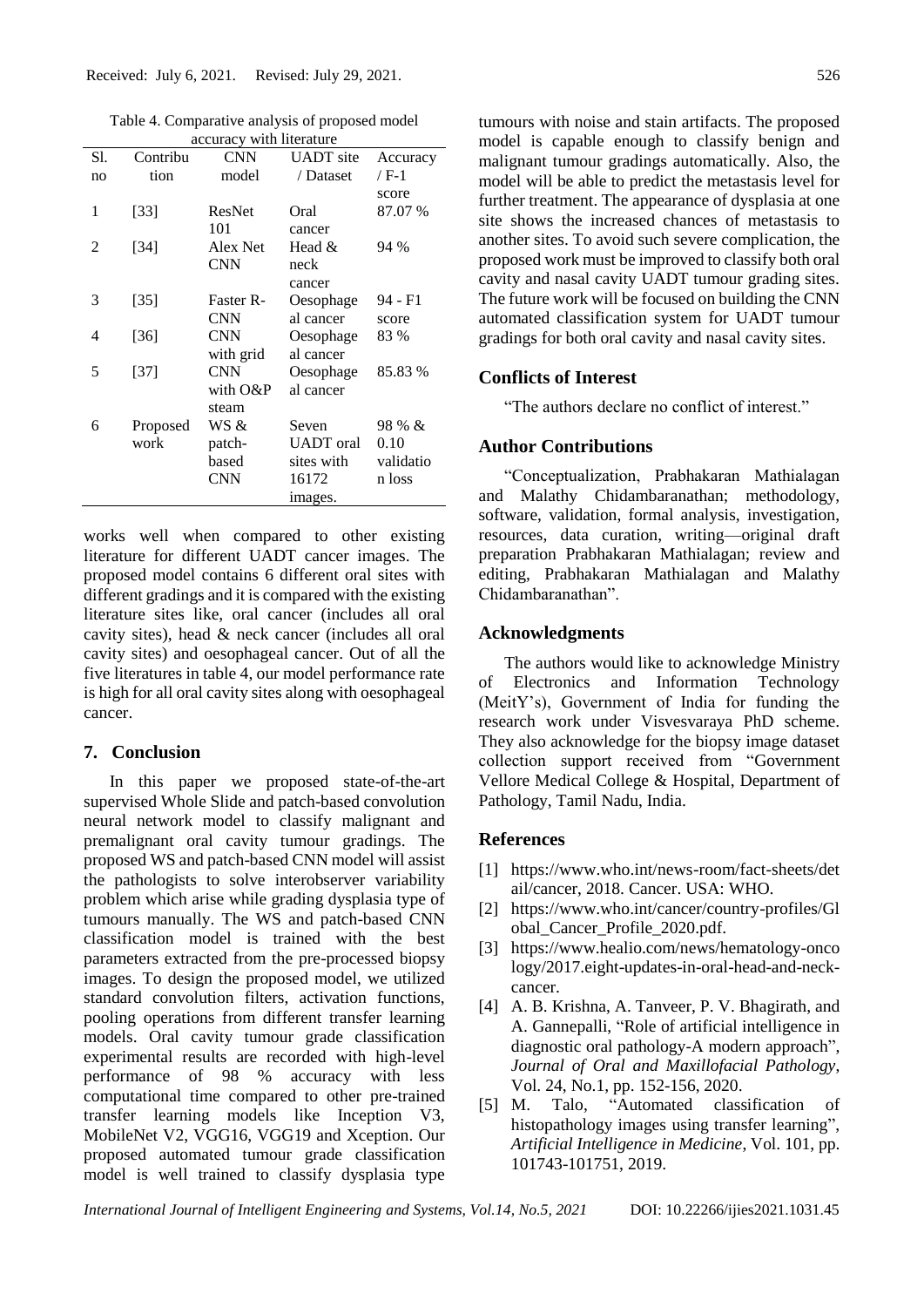- [6] N. Tomita, B. Abdollahi, J. Wei, B. Ren, A. Suriawinata, and S. Hassanpour, "Attentionbased deep neural networks for detection of cancerous and precancerous esophagus tissue on histopathological slides", *JAMA Network Open*, Vol. 2, No. 11, pp. 1-13, 2019.
- [7] R. D. Coletta, W. A. Yeudall, and T. Salo, "Grand challenges in oral cancers", *Frontiers in Oral Health*, Vol. 1, No. 3, 2020.
- [8] A. Arjmand, C. T. Angelis, V. Christou, A. T. Tzallas, M. G. Tsipouras, E. Glavas, R. Forlano, P. Manousou, and N. Giannakeas, "Training of deep convolutional neural networks to identify critical liver alterations in histopathology image samples", *Applied Sciences*, Vol. 10, No.1, pp.42-60, 2020.
- [9] L. Alzubaidi, O. A. Shamma, L. Farhan, J. Zhang, and Y. Duan, "Optimizing the performance of breast cancer classification by employing the same domain transfer learning from hybrid deep convolutional neural network model", *Electronics*, Vol. 9, No. 3, pp. 1-21, 2020.
- [10] O. Iizuka, F. Kanavati, K. Kato, M. Rambeau, K. Arihiro, and M. Tsuneki, "Deep learning models for histopathological classification of gastric and colonic epithelial tumours", *Scientific Reports*, Vol. 10, No. 1, pp. 1-11, 2020.
- [11] S. H. Kassani and P. H. Kassani, "A comparative study of deep learning architectures on melanoma detection", *Tissue and Cell*, Vol. 58, pp. 76-83, 2019.
- [12] D. Jiang, J. Liao, H. Duan, Q. Wu, G. Owen, C. Shu, and Z. Wang, "A machine learning-based prognostic predictor for stage III colon cancer", *Scientific Reports*, Vol. 10, No.1, p.1-9, 2020.
- [13] L. Hou, R. Gupta, J. S. V. Arnam, Y. Zhang, K. Sivalenka, D. Samaras, T. M. Kurc, and J. H. Saltz, "Dataset of segmented nuclei in haematoxylin and eosin-stained histopathology images of ten cancer types", *Scientific Data*, Vol. 7, No. 1, pp. 1-12, 2020.
- [14] Z. Qin, Z. Liu, P. Zhu, and Y. Xue, "A GANbased image synthesis method for skin lesion classification", *Computer Methods and Programs in Biomedicine*, Vol. 195, No.1, pp. 1- 19, 2020.
- [15] S. Sornapudi, J. Hagerty, R. J. Stanley, W. Stoecker, R. Long, S. Antani, G. Thoma, R. Zuna, and S. Frazier, "EpithNet: Deep regression for epithelium segmentation in cervical histology images", *Journal of Pathology Informatics*, Vol. 11, No.1, pp. 1-10, 2020.
- [16] L. Ma, M. Halicek, X. Zhou, J. Dormer, and B. Fei, "Hyperspectral microscopic imaging for automatic detection of head and neck squamous cell carcinoma using histologic image and machine learning", *Digital Pathology, International Society for Optics and Photonics*, Vol. 11320, 2020.
- [17] J. Lu, N. Sladoje, C. R. Stark, E. D. Ramqvist, J. M. Hirsch, and J. Lindblad, "A deep learning-based pipeline for efficient oral cancer screening on whole slide images", *International Conference on Image Analysis and Recognition*, Vol. 12132, pp- 249-261, 2020.
- [18] N. Das, E. Hussain, and L. B. Mahanta, "Automated classification of cells into multiple classes in epithelial tissue of oral squamous cell carcinoma using transfer learning and convolutional neural network", *Neural Networks*, Vol. 128, pp. 47-60, 2020.
- [19] H. C. Shin, H. R. Roth, M. Gao, L. Lu, Z. Xu, I. Nogues, J. Yao, D. Mollura, and R. M. Summers, "Deep convolutional neural networks for computer-aided detection: CNN architectures, dataset characteristics and transfer learning", *IEEE Transactions on Medical Imaging*, Vol. 35, No. 5, pp. 1285-1298, 2016.
- [20] J. Qu, N. Hiruta, K. Terai, H. Nosato, M. Murakawa, and H. Sakanashi, "Gastric pathology image classification using stepwise fine-tuning for deep neural networks", *Journal of Healthcare Engineering*, Vol. 2018, pp. 1-13, 2018.
- [21] R. K. Gupta, M. Kaur, and J. Manhas, "Tissue level based deep learning framework for early detection of dysplasia in oral squamous epithelium", *Journal of Multimedia Information System*, Vol. 6, No. 2, pp. 81-86, 2019.
- [22] S. A. Taqi, S. A. Sami, L. B. Sami, and S. A. Zaki, "A review of artifacts in histopathology", *Journal of oral and maxillofacial pathology*, Vol. 22, No. 2, pp. 279-295, 2018.
- [23] R. Alley, "Algorithm Theoretical basis document for: decorrelation stretch", 1999.
- [24] M. Kalfon and M. Porat, "A new approach to texture recognition using decorrelation stretching", *International Journal of Future Computer and Communication*, Vol. 2, No.1, pp. 49-53, 2013.
- [25] M. Hägele, P. S. Philipp, S. Lapuschkin, M. Bockmayr, W. Samek, F. Klauschen, K. R. Muller, and A. Binder, "Resolving challenges in deep learning-based analyses of histopathological images using explanation methods", *Scientific Reports*, Vol. 10, No. 1, pp. 1-12, 2020.